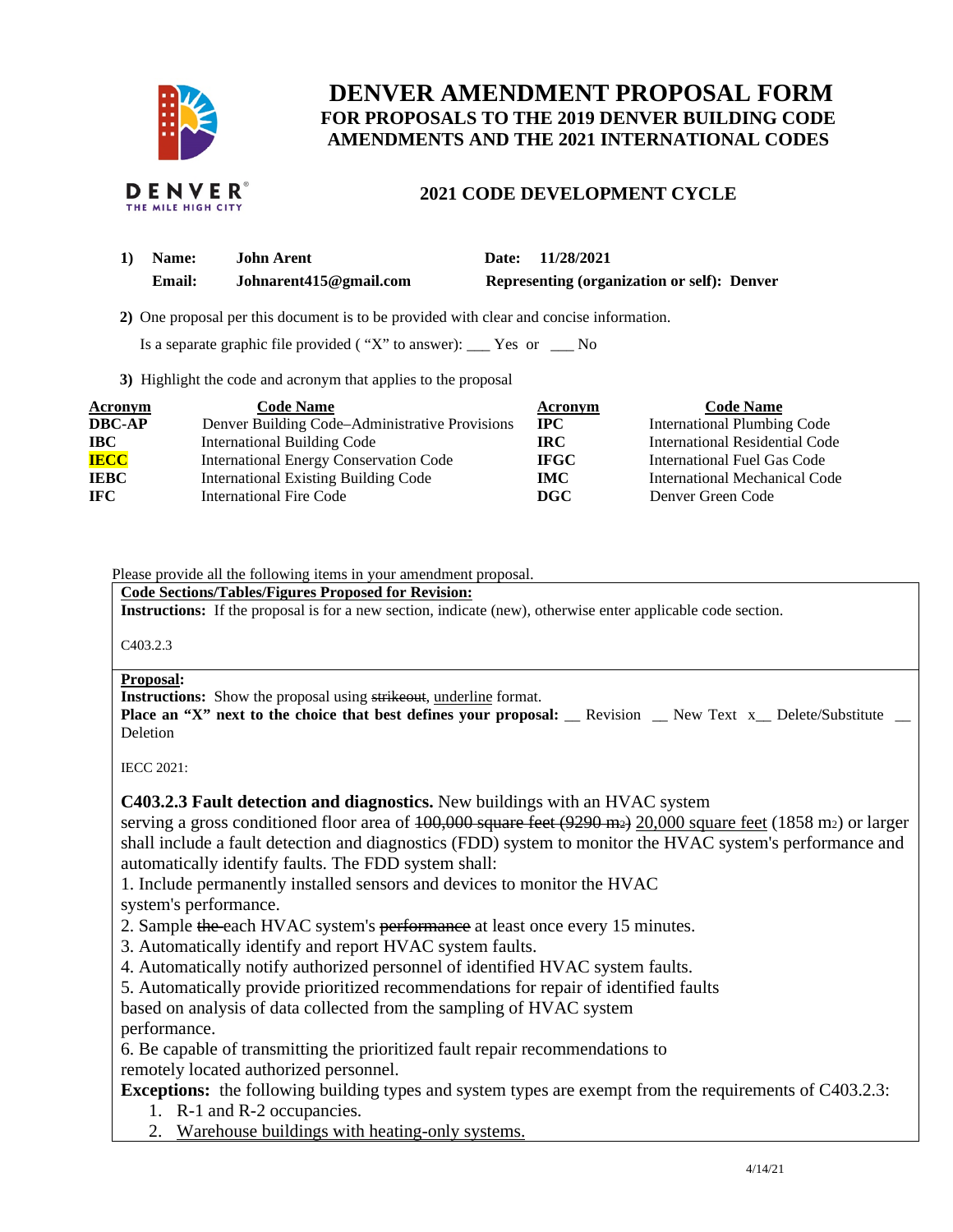# **C403.5.5 Economizer fault detection and diagnostics.** Air-cooled

unitary direct-expansion units, listed in Tables C403.3.2(1) through C403.3.2(3) and Table-C403.3.2(9) the tables in **Section C403.3.2** and variable refrigerant flow (VRF) units, and air handling units that have a nominal cooling capacity of 33,000 Btu/h or greater and are equipped with an economizer in accordance with **Sections C403.5** through **C403.5.4** shall include a fault detection and diagnostics system complying with the following:

1. The following temperature sensors shall be permanently installed to monitor

system operation:

1.1. Outside air.

1.2. Supply air.

1.3. Return air.

2. Temperature sensors shall have an accuracy of  $\pm 2^{\circ}F(1.1^{\circ}C)$  over the range of 40°F to 80°F (4°C to 26.7°C).

3. Refrigerant pressure sensors, where used, shall have an accuracy of  $\pm 3$  percent of full scale.

4. The unit controller shall be configured to provide system status by indicating the following:

4.1. Free cooling available.

- 4.2. Economizer enabled.
- 4.3. Compressor enabled.
- 4.4. Heating enabled.

4.5. Mixed air low limit cycle active.

4.6. The current value of each sensor.

5. The unit controller shall be capable of manually initiating each operating mode

so that the operation of compressors, economizers, fans and the heating system can be independently tested and verified.

6. The unit shall be configured to report faults to a fault management application available for *access* by day-to-day operating or service personnel, or annunciated locally on zone thermostats.

### **Supporting Information :**

All proposals must include a written explanation and justification as to how they address physical, environmental, and/or customary characteristics that are specific to the City and County of Denver. The following questions must be answered for a proposal to be considered.

- Purpose: What does your proposal achieve?
- Reason: Why is your proposal necessary?
- Substantiation: Why is your proposal valid? (i.e. technical justification)

**Purpose:** this proposal seeks to align fault detection and diagnostics (FDD) requirements with current equipment capabilities. The IECC code sets a minimum building area threshold of 100,000 square feet for the FDD requirement. The feasibility of the proposed requirement does not depend on building floor area but on HVAC system size. The proposed language sets a minimum HVAC nominal capacity of 54,000 Btu/h (4.5 tons) based on previous studies for the California Building Energy Efficiency Standards.

A second objective under this measure is to include built-up air handling units (AHU) that meet minimum capacity thresholds in the scope of the FDD requirements. Control systems are capable of diagnosing key system faults with AHU in a similar manner as packaged HVAC units.

**Reason:** The proposal is needed to provide facilities and maintenance staff tools to diagnose and troubleshoot issues and identify and prioritize repairs. Light commercial buildings of this size (20,000 ft2 to 100,000 ft2) often do not have dedicated maintenance staff, and staff often have limited training and limited access to perform maintenance beyond changing filters and restarting units. Linking the requirement to system capacity will align capabilities with available features from manufacturers. Very low-capacity units (2 to 3 tons) may not have capability for FDD. Small split systems serving computer rooms or small private offices will not have FDD capability.